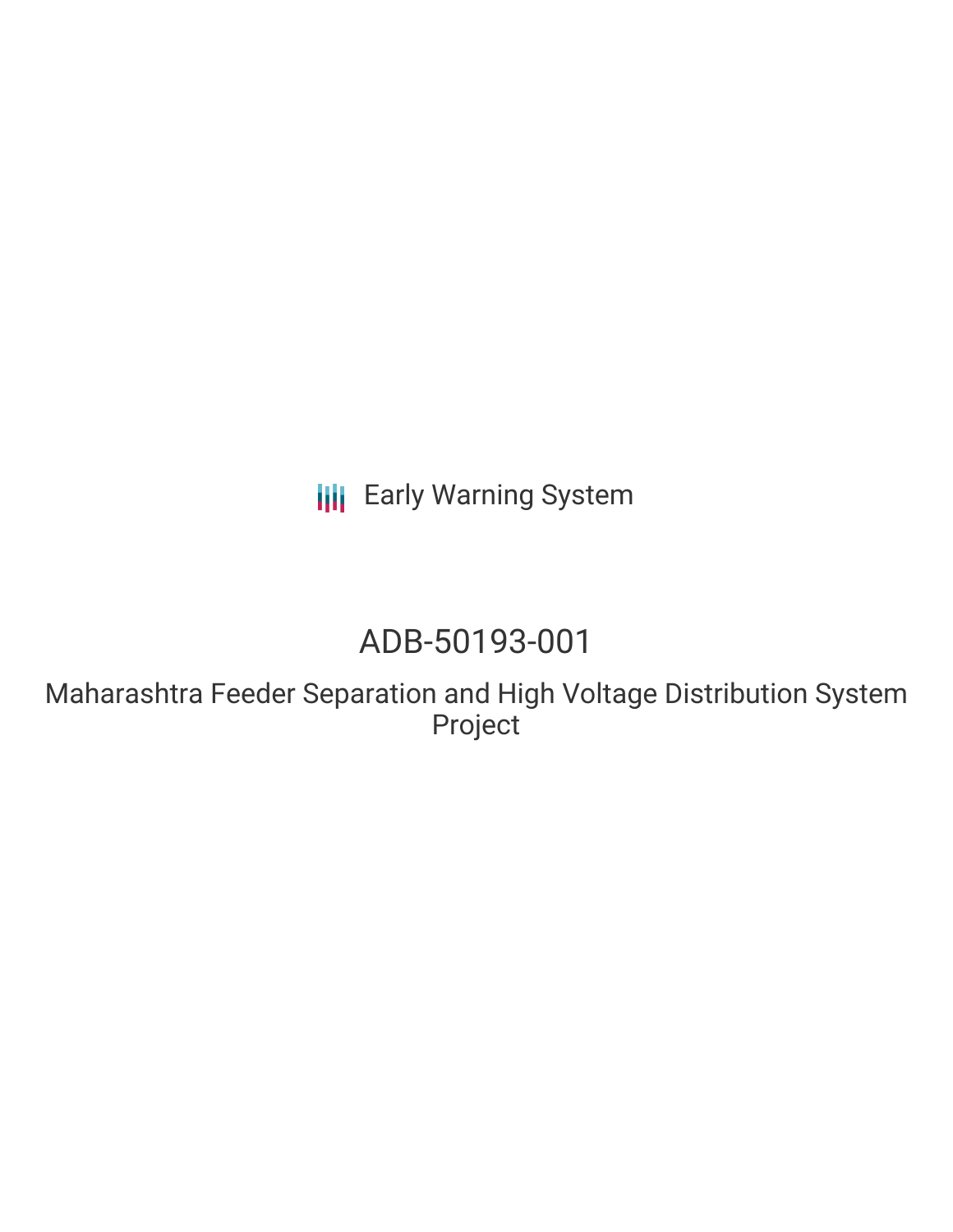

### Early Warning System Maharashtra Feeder Separation and High Voltage Distribution System Project

### **Quick Facts**

| <b>Countries</b>               | India                        |
|--------------------------------|------------------------------|
| <b>Financial Institutions</b>  | Asian Development Bank (ADB) |
| <b>Status</b>                  | Active                       |
| <b>Bank Risk Rating</b>        | B                            |
| <b>Voting Date</b>             | 2016-12-15                   |
| <b>Sectors</b>                 | Energy                       |
| Investment Type(s)             | Grant                        |
| <b>Investment Amount (USD)</b> | $$0.22$ million              |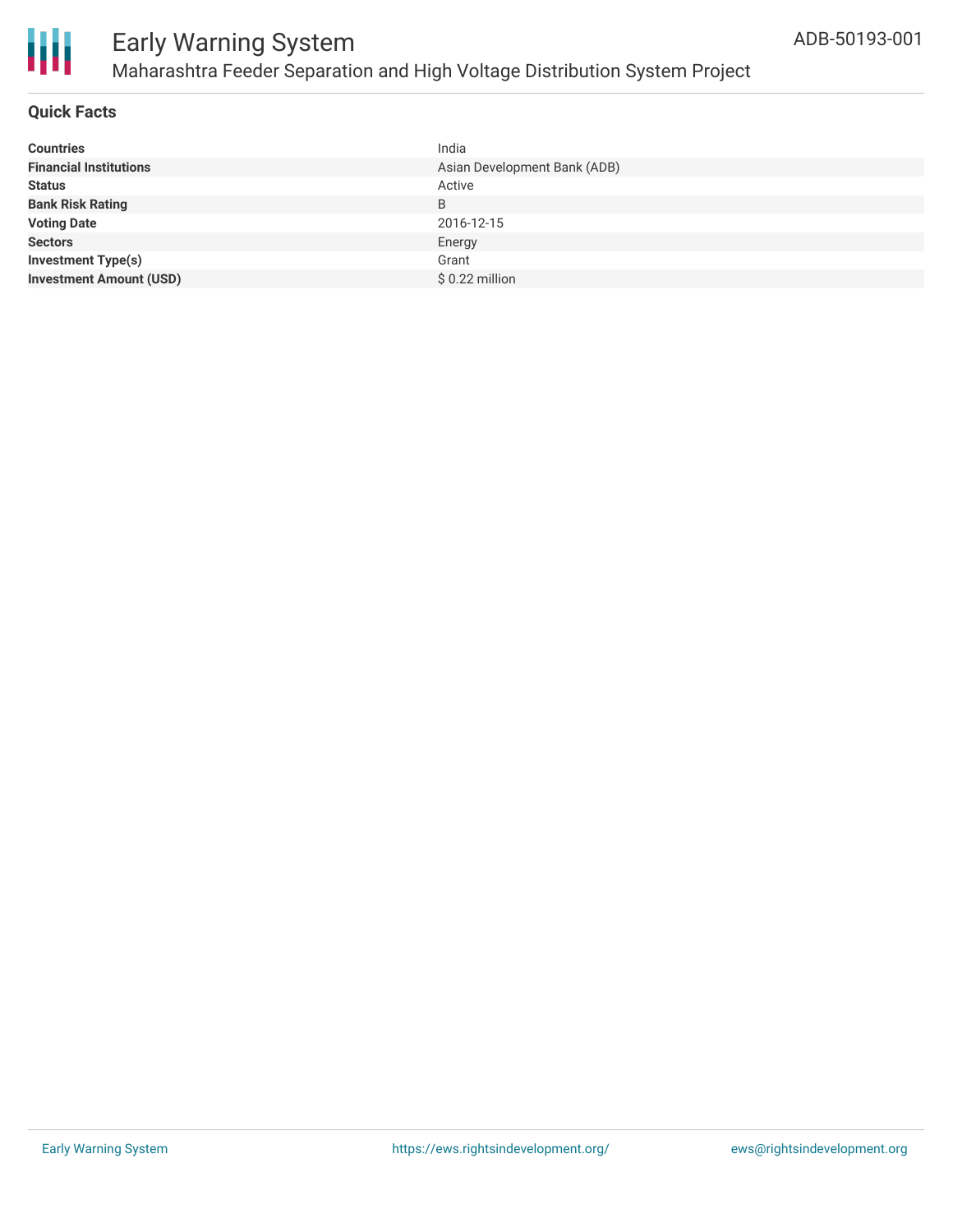

### **Project Description**

### **DESCRIPTION**

The technical assistance (TA) is included in the India country operations business plan, 2016- 2018. A stand-alone fact-finding mission was not fielded as sufficient information had been gathered based on ongoing studies and consultation missions to proceed with TA processing. The TA is being processed separately and in advance of the concept paper for the expected Maharashtra Feeder Separation and High Voltage Distribution System Project to allow timely deployment of required consultants so that the processing team can plan for fact-finding mission in 2017. The Government of Maharashtra is considering the Asian Development Bank (ADB) lending assistance of about \$400 million to finance the government's investment plan for electricity distribution to be taken up by the Maharashtra State Electricity Distribution Company Limited (MSEDCL).

### PROJECT RATIONALE AND LINKAGE TO COUNTRY/REGIONAL STRATEGY

The impact will be readiness for implementing a program to improve sustainability of power supply in selected urban and rural areas of Maharashtra by 2020 strengthened and is aligned with the objective of Maharashtra's Power for All program. The outcome will be a well-designed feeder separation and high voltage distribution system project developed. The outputs will be sector, financial, economic, safeguard, and technical due diligence reviews of the components of the proposed project completed.

### IMPACT

Readiness for implementing a program to improve sustainability of power supply in selected urban and rural areas of Maharashtra by 2020 strengthened.

### CONSULTING SERVICES

The TA will require 11 person-months of international consulting services to support the reviews of the technical design and undertake due diligence. ADB will hire individual consultants in accordance with the ADB's Guidelines on the Use of Consultants (2013, as amended from time to time). The proceeds of the TA will be disbursed in line with ADB's Technical Assistance Disbursement Handbook (2010, as amended from time to time).

### PROCUREMENT

none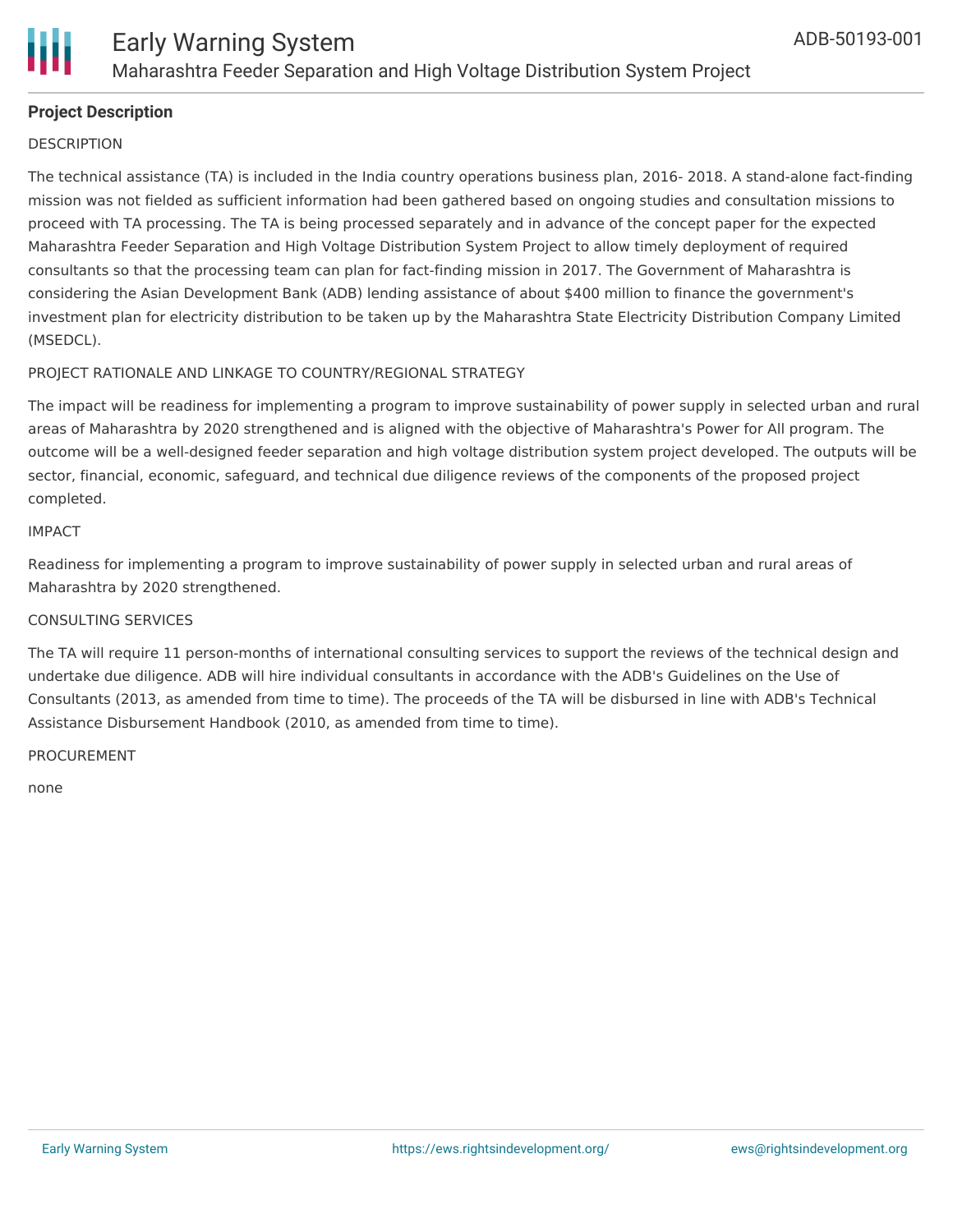

### Early Warning System Maharashtra Feeder Separation and High Voltage Distribution System Project

### **Investment Description**

Asian Development Bank (ADB)

TA 9282-IND: Maharashtra Feeder Separation and High Voltage Distribution System Project Technical Assistance Special Fund US\$ 225,000.00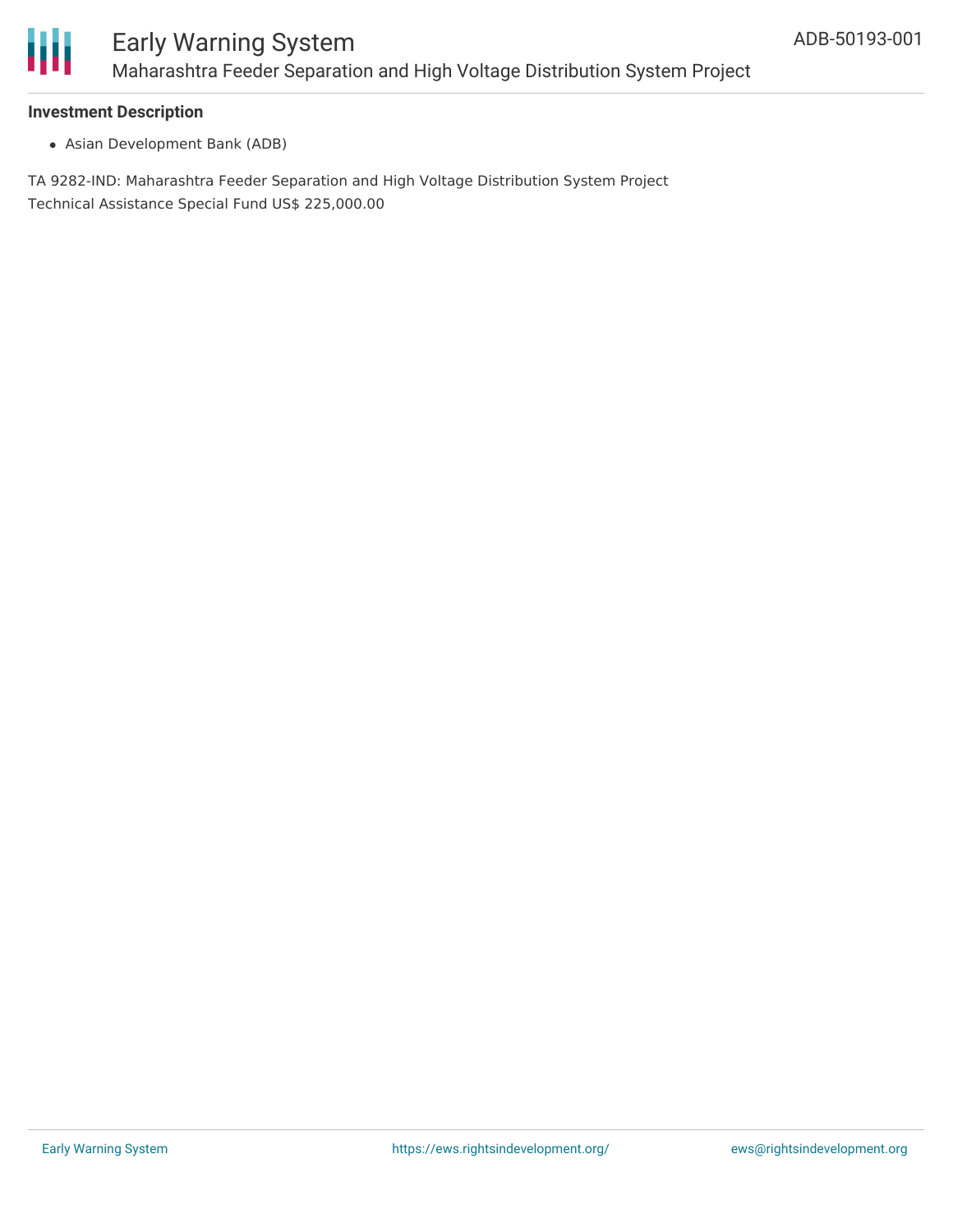

### **Contact Information**

### ACCOUNTABILITY MECHANISM OF ADB

The Accountability Mechanism is an independent complaint mechanism and fact-finding body for people who believe they are likely to be, or have been, adversely affected by an Asian Development Bank-financed project. If you submit a complaint to the Accountability Mechanism, they may investigate to assess whether the Asian Development Bank is following its own policies and procedures for preventing harm to people or the environment. You can learn more about the Accountability Mechanism and how to file a complaint at: http://www.adb.org/site/accountability-mechanism/main

#### **CONTACTS**

Responsible ADB Officer George, Len V. Responsible ADB Department South Asia Department Responsible ADB Division Energy Division, SARD Executing Agencies Asian Development Bank 6 ADB Avenue, Mandaluyong City 1550, Philippines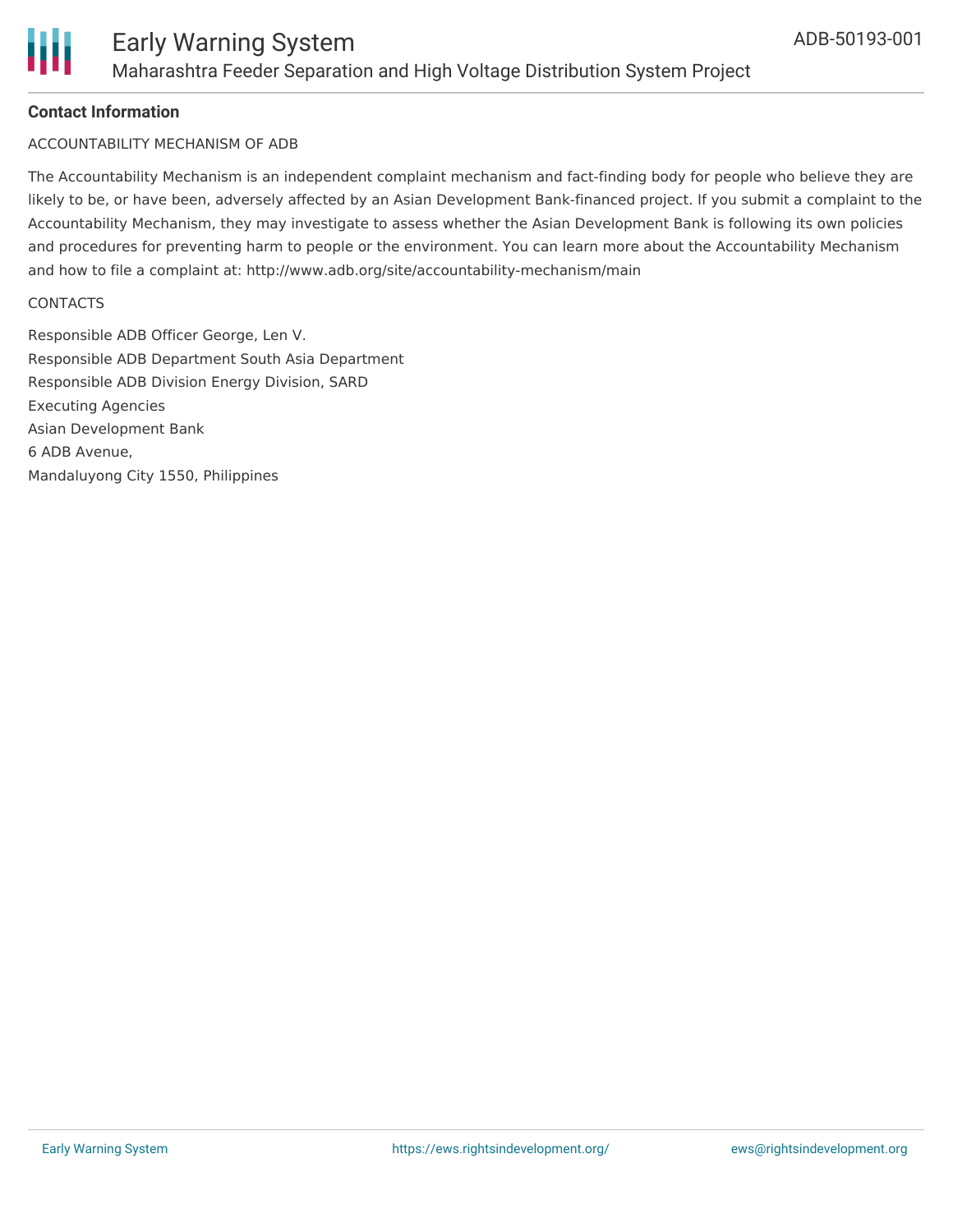

# Early Warning System

Maharashtra Feeder Separation and High Voltage Distribution System Project

### **Bank Documents**

- [Maharashtra](https://ewsdata.rightsindevelopment.org/files/documents/01/ADB-50193-001.pdf) Feeder Separation and High Voltage Distribution System Project: Initial Poverty and Soci [\[Original](https://www.adb.org/projects/documents/ind-maharashtra-feeder-separation-and-high-voltage-distribution-system-ipsa) Source]
- Project [Disclosure](https://www.adb.org/printpdf/projects/50193-001/main) PDF